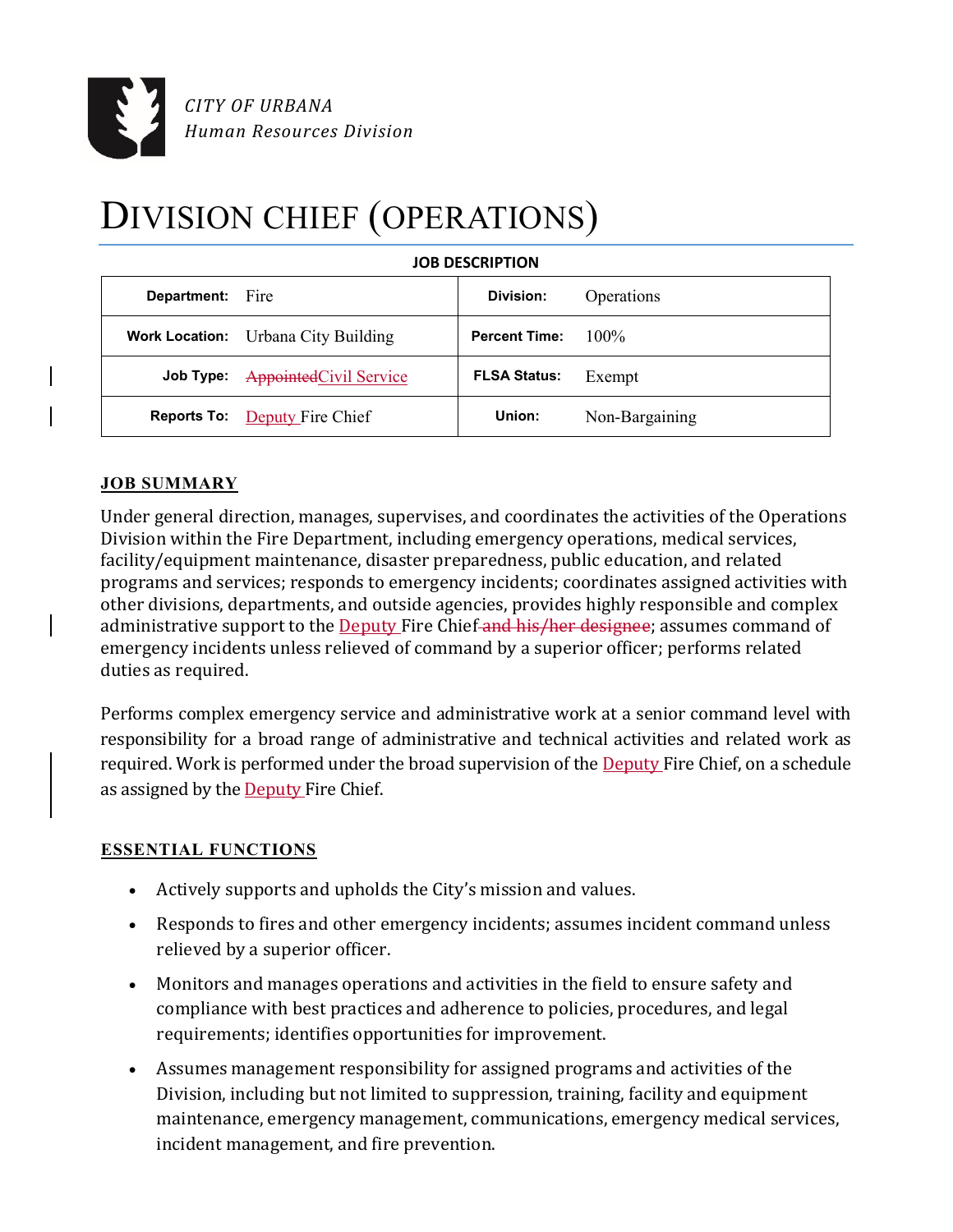- Plans, coordinates, and manages the work plan and activities of assigned company officers; evaluates the work of company officers.
- Conducts and documents formal and informal counseling sessions with subordinates; corrects work deficiencies and develops work skills, anticipates and resolves potential problems that may affect job performance.
- Reviews grievances for divisional staff; recommends appropriate resolution.
- Administers disciplinary action as necessary in accordance with standard operating procedures, City policies, and the Collective Bargaining Agreement.
- Monitors time and leave records for divisional staff pursuant to City policy and standard operating procedures.
- Participates in recruitment and selection activities; makes recommendations for hiring; assists with orientation and training.
- Recommends and administers standard operating guidelines (SOGs), policies, and procedures for the Department.
- Participates in the development and implementation of goals, objectives, and priorities for assigned programs and services.
- Manages company inspection activities for assigned staff.
- Coordinates activities with other divisions, departments, and outside agencies to include training, prevention, and public education activities.
- Responds to and resolves citizen inquiries and requests for assistance and complaints in a friendly, courteous, respectful, and professional manner.
- Researches innovations in areas of assigned programmatic responsibility, recommends and implements improved service delivery.
- Serves as management staff of a variety of department program committees; collaborates with committee members to achieve goals and objectives.
- Represents the department to outside groups and organizations; participates in outside community and professional forums; provides technical assistance as necessary; serves as staff on a variety of boards, commissions, and committees.
- Prepares, delivers, and presents reports in accordance with industry regulations and department policies and procedures as assigned.
- Analyzes data to monitor and evaluate efficiency and effectiveness of service delivery methods.
- Monitors and approves expenditures for assigned programs and activities.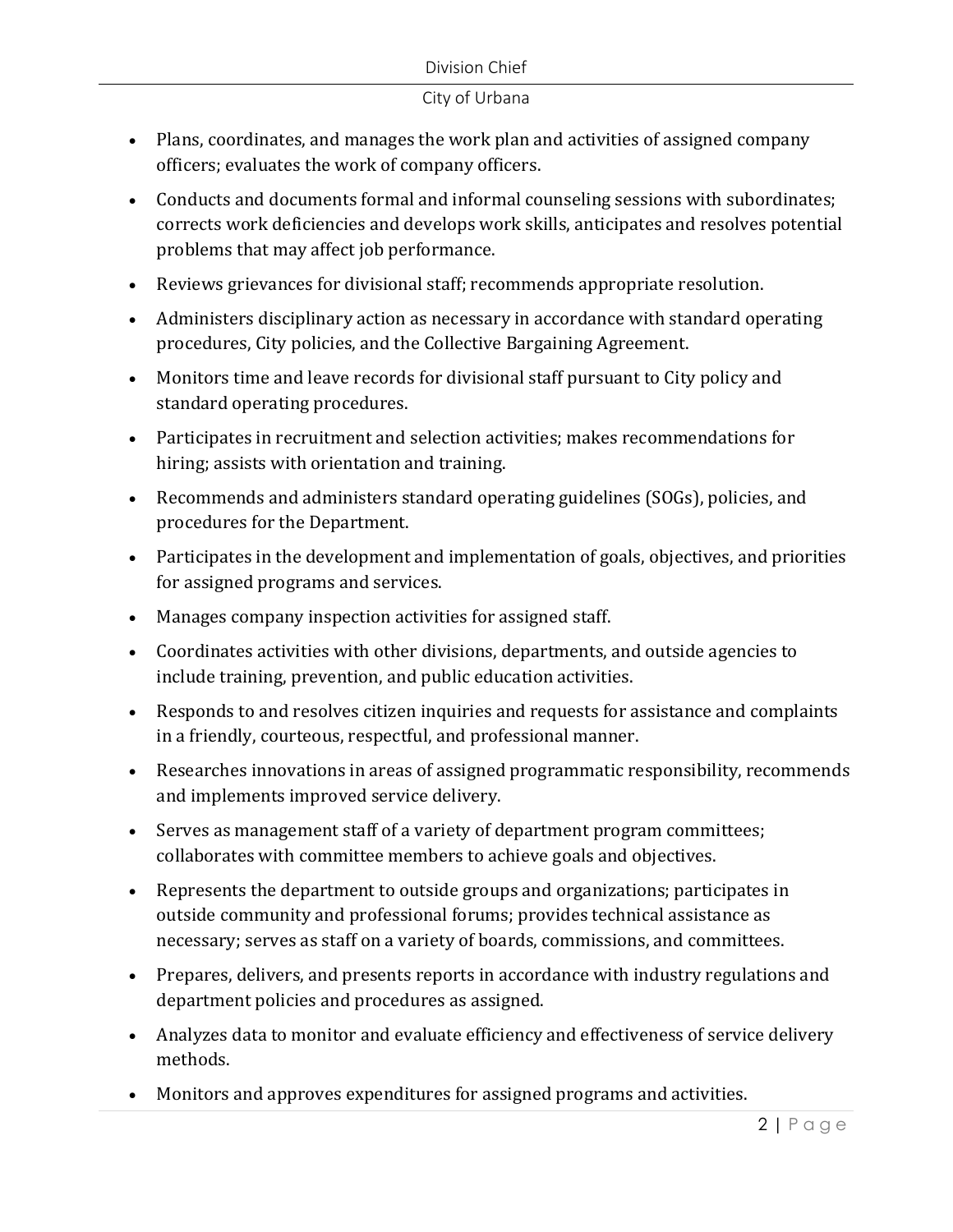#### Division Chief

#### City of Urbana

- Manages the purchasing, maintenance, and inventory of fire department-related equipment, vehicles, and property in accordance with City and Department policy.
- Participates in the forecast of funds needed for staffing, equipment, materials, and supplies; participates in the development and administration of the annual budget.
- Recommends travel authorizations and advancements pursuant to City and Department policies and procedures.
- Maintains maximum security of confidential materials.
- Communicates and reinforces organizational culture and values.
- Maintains a professional and courteous attitude with all people, including fellow employees, members of the public, management, board and commission members, elected officials and members of the media. Cooperates with other departmental/division personnel to ensure customer service standards are consistently practiced.
- Maintains ongoing communication with the Deputy Fire Chief or designee, communicating pertinent problems, irregularities, new developments, changes, and other important information within areas of assigned responsibility.
- Complies with City policies and procedures.
- Performs other duties as assigned.

## **JOB REQUIREMENTS**

## **Education & Experience**

- Ten  $(10)$  completed years of service at the Urbana Fire Department, or, if no internal candidates meet the minimum published qualifications, ten (10) years of service at a career department of comparable size and call volume or greater.
- Three (3) or more years of experience as a Lieutenant or Captain on an Engine or Truck companywith the Urbana Fire Department.
- An associate's degree from an accredited college or university with major coursework in fire science, fire administration, business administration, public administration, or a related field is preferred.

## **Knowledge of**

• Firefighting tactics and strategy.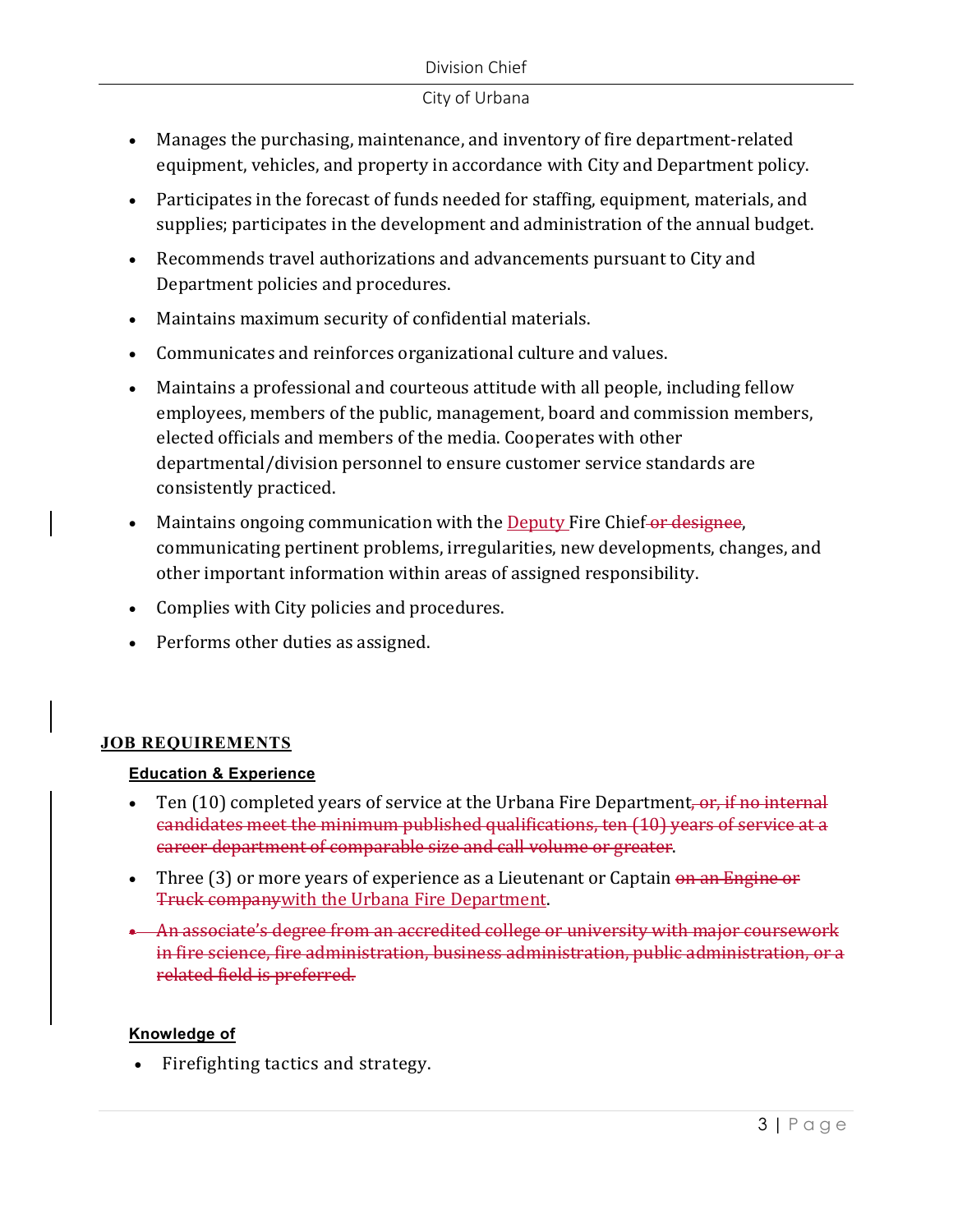#### Division Chief

#### City of Urbana

- Thorough knowledge of fire suppression and emergency medical principles and practices, apparatus and equipment; training, prevention, technical rescue operations, hazardous materials response, emergency preparedness, and safety.
- Emergency incident management and principles of incident command and safety.
- Principles relating to supervision and training.
- City and Department policies and procedures.
- Principles and practices of leadership, motivation, team building and conflict resolution.
- Thorough knowledge of the organization, functions, policies, rules, regulations and procedures of the department.
- Thorough knowledge of geographic, climatic and structural characteristics of the City of Urbana.

## **Skills**

- Collecting, analyzing, and evaluating data to prepare and deliver clear and concise reports and other communications.
- Communicating and working cooperatively with those contacted in the course of work.
- Excellent written and verbal communication skills.
- Strong active listening abilities.
- Attention to detail.

## **Ability to**

- Oversee, manage, and coordinate work of assigned staff.
- Participate Assist in the development and administration of division and department goals, objectives, and procedures.
- Analyze problems and identify alternate solutions.
- Perform competently in highly stressful situations.
- Communicate and work cooperatively with Department staff, City staff and officials, and outside agencies.
- Work extended hours and days without additional compensation to meet operational needs, including but not limited to Chief coverage.

## **Licenses, Certifications, and Memberships Required**

 Certification of State of Illinois Fire Officer II or Advanced Fire Officer within twelve one (1) year (12) months of appointment selection to position.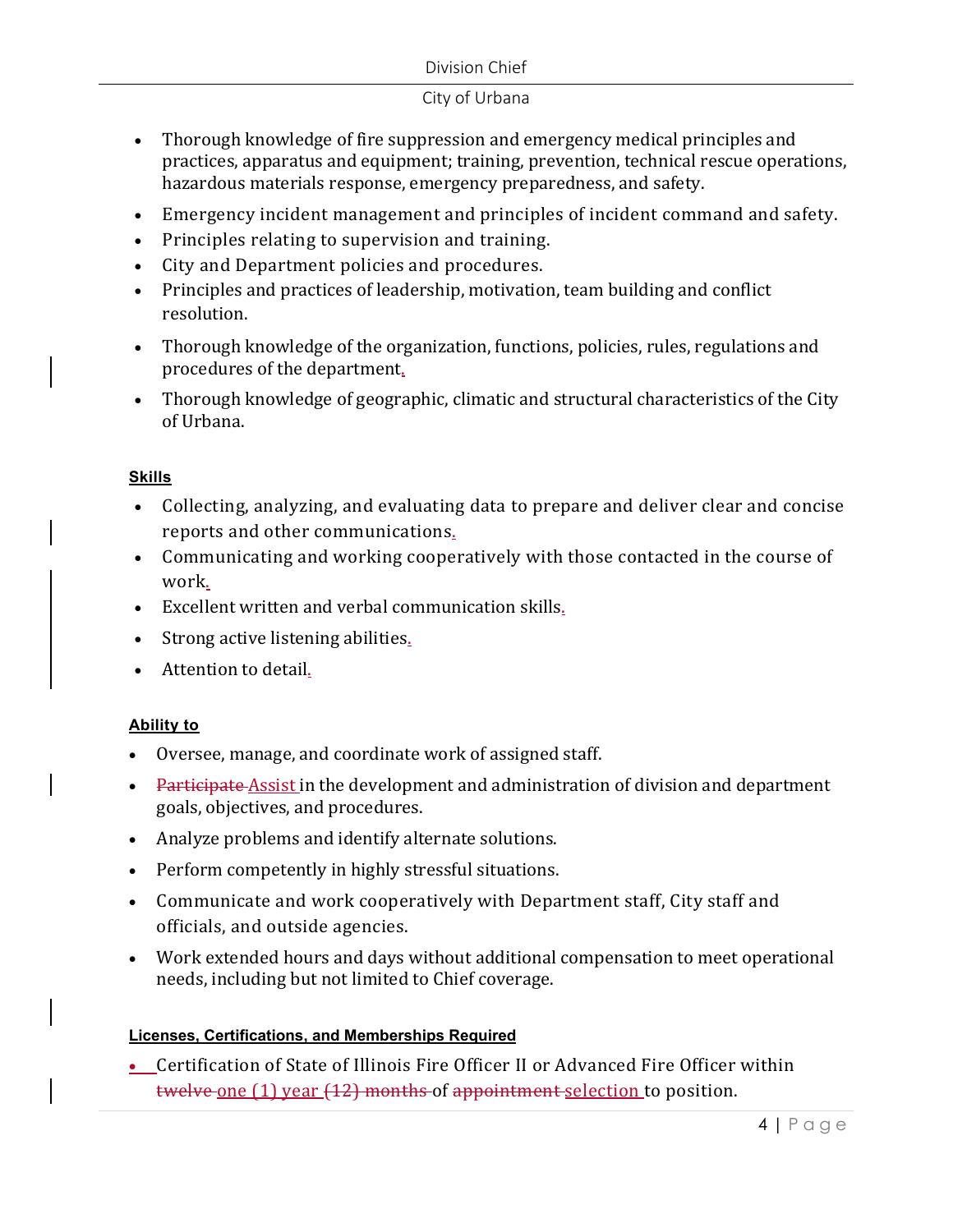- Must possess or obtain within fifteen (15) days of employment aA valid State of Illinois Class D driver's license, and hold a safe driving record.
- State of Illinois or National Registry EMT certification.

## **Special Requirements**

• When standing in on behalf of the Fire Chiefproviding Chief coverage, must be able to be in transit to fires and other emergencies within fifteen (15) minutes.

## **Security Level**

Level LIC: essential functions require the employee to possess a license, credential or other certification in order to meet minimum job qualifications and/or to qualify for continued employment in a particular occupation or position.

Level MVR: essential functions require frequent use of City vehicles.

Level PHY: essential functions require the incumbent to demonstrate aptitude for specific strength, endurance and muscular movements. Reasonable accommodations may be made to enable individuals to perform the essential functions.

Level MED: medical exams.

Level PSY: essential functions require the incumbent to demonstrate psychological suitability and stability.

## **Supplemental Information**

## **Level and complexity of supervision exercised**

Responsible for supervising work teams or work team leaders. Supervision will likely be general rather than close supervision of others. At this level, supervisory responsibilities consume significant amounts of work time, and include substantial responsibility for work planning activities, staffing and performance management, as well as budgeting and planning functions.

## **Physical Demands and Working Conditions**

Physical Demands: Wwork is performed in a standard office with frequent travel to various locations to attend meetings and/or perform department activities in responding to emergency scenes, disasters, or critical incidents. The employee occasionally works near moving mechanical parts; occasionally exposed to outside weather conditions and wet and/or humid conditions; occasionally works in high, precarious places; occasionally exposed to fumes or airborne particles, toxic or caustic chemicals, extreme cold, extreme heat, risk of electrical shock, risk of radiation, and vibration; the noise level in the work environment is usually moderate; however, the noise level is occasionally very loud due to sirens and other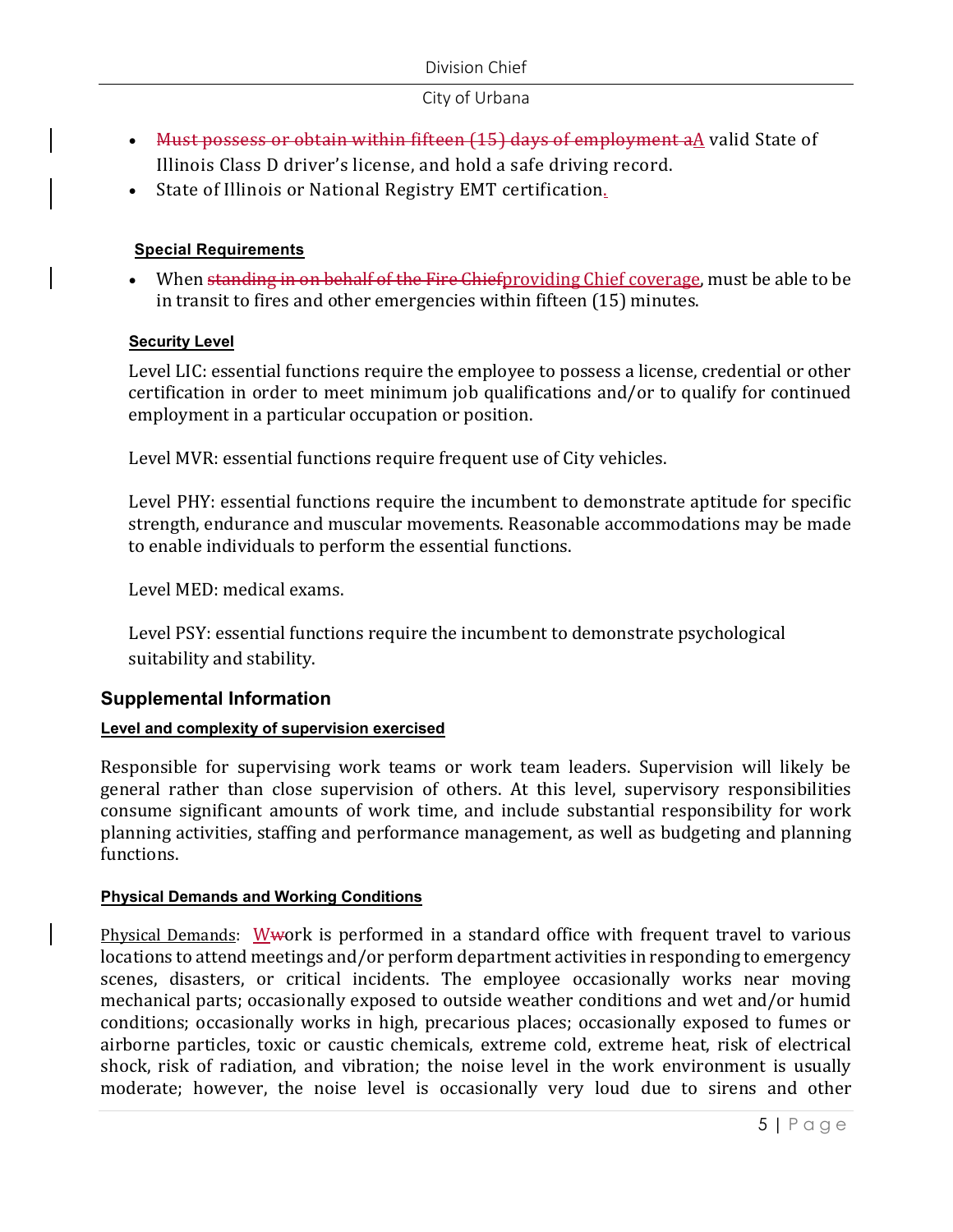environmental factors; wear protective apparel including goggles, face protector, aprons, safety shoes, and self-contained breathing apparatus; incumbents may be required to work extended hours including evenings and weekends and may be required to travel outside City boundaries to attend meetings. Ability to see in the normal visual range with or without correction; vision sufficient to read computer screens and printed documents; visually inspect work in progress. Ability to hear in the normal audio range with or without correction.

Working Conditions: must be willing and have the ability to work such hours as are necessary to accomplish the job requirements, remain awake for long periods of time (including 24-hour periods) under strenuous situations, remain on-call 24 hours a day, attend meetings, seminars and conferences during or after work hours, travel out of town or out of state for several days at a time, work under adverse conditions such as those inherent in emergency firefighting situations, consistently follow through with duties/assignments and work harmoniously with subordinates and superiors, wear approved uniform. Report for work on a regular, consistent basis and maintain an acceptable attendance record in accordance with department policy.

#### **Job Dimensions**

Interactions with others are typically unstructured. The purpose of the interaction may be to influence or motivate others, to obtain information or to control situations, and resolve problems. Interactions may be with individuals or groups of co-workers or the general public, may be moderately unstructured, and may involve persons who hold differing goals and objectives. Individuals at this level often act as a liaison between groups with a focus on solving particular unstructured problems. Interactions at this level require considerable interpersonal skill and the ability to resolve conflict.

The employee operates under general supervision expressed in terms of program goals and objectives, priorities and deadlines. Administrative supervision is given through statements of overall program or project objectives and available resources. Administrative guidelines are relatively comprehensive, and the employee need only to fill in gaps in interpretation and adapt established methods to perform recurring activities. In unforeseen situations, the employee must interpret inadequate or incomplete guidelines, develop plans and initiate new methods to complete assignments based on those interpretations. Assignments are normally related in function, but the work requires many different processes and methods applied to an established administrative or professional field. Problems are typically the result of unusual circumstances, variations in approach, or incomplete or conflicting data. The employee must interpret and refine methods to complete assignments.

## SPECIAL EFFORT REQUIRED:

- Must have discretion and the ability to work with and keep confidential and sensitive information.
- Hazardous and life threatening situations may be encountered in the line of duty.
- Failure to comply with applicable laws and regulations could result in potential liabilities and loss of productivity and funds.